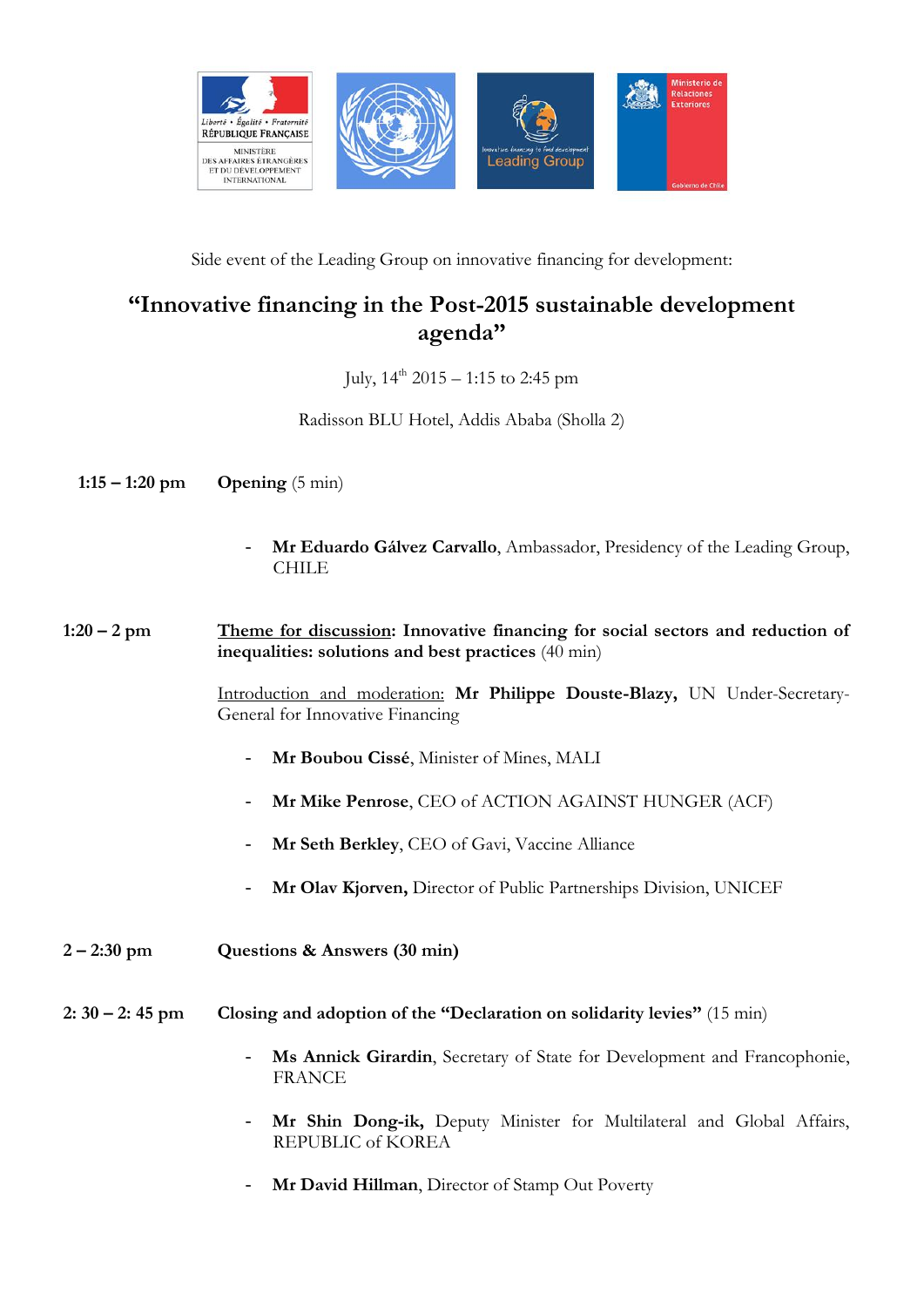#### **Background Note:**

The Leading group on innovative financing is an informal international platform committed to the search for new and innovative sources and mechanisms of financing for development and dedicated to promoting innovative solutions to fund the agenda on sustainable development on the idea that not only do we need more sources but also new types of resources in favour of a world that is just, equitable and inclusive.

The Leading Group acknowledges the progress made since Monterrey and Doha to develop and mobilize support for innovative and additional sources and mechanisms of financing and calls for a renewed commitment of the international community in this area in Addis Ababa. It therefore welcomes paragraph 69 dedicated to innovative financing in the draft Addis Ababa Accord which stresses various examples of existing initiatives that could be replicated to a larger scale to respond to sustainable development needs. In this context, this Side Event aims to promote and highlight the value added of innovative sources and mechanisms to respond to the challenges of the Post 2015 Sustainable Development agenda. Innovative finance is a step up to engage all stakeholders to work together in a new Global Partnership.

The Leading Group's purpose is to contribute to a positive discussion on Innovative Financing and provide technical information and knowledge sharing to the International Community in order to facilitate the decision making process regarding the strategy of implementation of the Sustainable Development Agenda which also comprehends various types of international public financial flows, including ODA and south-south cooperation.

## **Perspective on the strategy of implementation of the SDGs**

There are high expectations for an ambitious and successful outcome of the Third International Conference on Financing for Development (FfD3) to support the implementation of a transformative Post-2015 Sustainable Development Agenda. Addis Ababa is an important step in an interlinked process that will continue in September in New York at the Post-2015 Summit and in December in Paris at the COP 21. It is essential to make the most this three-step process to identify financial alternatives that could impact positively on sustainable development, including climate.

The proposed 17 Sustainable Development Goals (SDGs) are ambitious and the resources required to achieve them are substantial. We expect to get a strengthened financing for development framework with concrete deliverables and a renewed "global partnership for development". The challenges related to poverty eradication, equitable distribution of wealth, especially with regard to women´s empowerment, are at the core of our work. Climate change and biodiversity conservation also require mobilizing adequate resources and actors. All these challenges call for a "new approach" in terms of financing tools and partnerships. Innovative financing is definitely part of it.

The Post 2015 Agenda should also be able to contribute to set up the conditions in favor of a pro-growth sustainable development. In this context, it is central that innovative finance plays a role to support the FfD process and strategy. It can also provide perspectives to foster southsouth cooperation and promote triangular cooperation frameworks.

#### **Best Practices**

There is no simple response to the challenges of the Sustainable Development Agenda. Every country and every region is currently experiencing its right answer recognizing the fact that the Sustainable Development Agenda requires a global response.